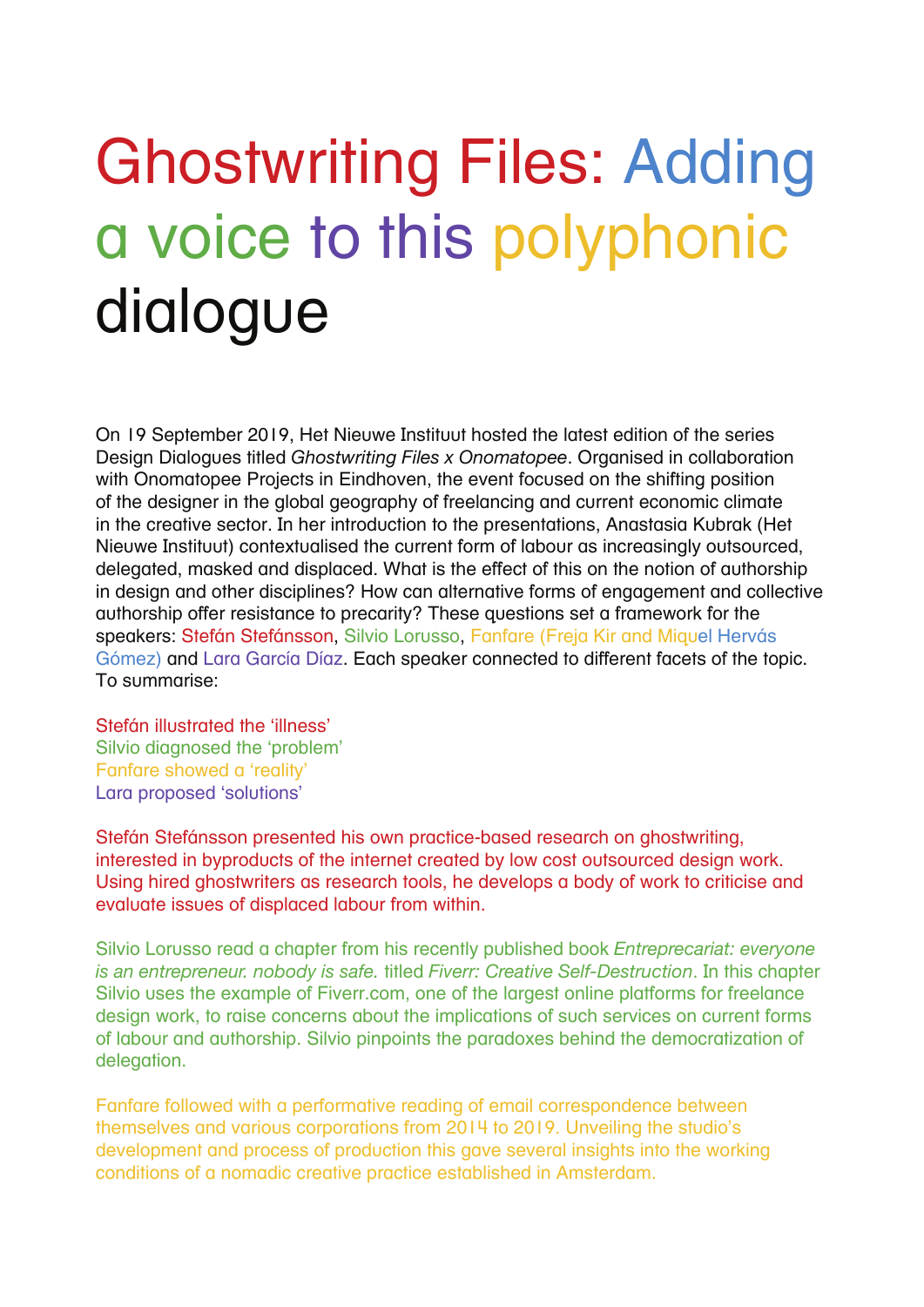Finally, Lara García Díaz presented her current research *Acts of Love* which focuses on sustainable creative labour. Lara approaches the topic from a feminist perspective, making paralells with the process of housewifization post WWII. If just a few can afford to work for free in creative practices, how can we activate forces of collectivization to work against this system?

It is here, post the event and at somewhat of a distance, we wish to include PUB as a fifth and additional voice to this polyphonic dialogue. Published in April 2019 the latest issue of PUB Journal *From Precarity* explored the topic of precarious working and living conditions within the arts and beyond. Contributors reflected on experiences of playing according to the rules of the game as well as finding viable solutions, alternatives and hope. In this instance we would like to find connections to and offer reflections on our own alternative form of engagement.

# **PUB**

### **There are many paths with few entanglements.**

PUB began and continues to develop in response to its own environment, the Sandberg Instituut in Amsterdam. The Sandberg Instituut is a conglomeration of 8 master programs, divided by departments, each with their own agenda, their own space and their own program. Students work in parallel rarely colliding.

In 2017 Daniel Seemayer graduated from the Design Department with a project called PUB. PUB was defined as an interdisciplinary initiative aiming to establish and structure a publishing practice at the Sandberg Instituut. A platform to identify connections and accelerate collaborations amongst the students.

In 2018 Miquel Hervás Gómez, Sascha Krischock (Design Department) and Agustina Woodgate (Radical Cut up) continued PUB in order to experiment with an alternative communication system and network topology missing amongst the students and between departments.

#### **Through co-production we establish a platform for exchange.**

The initiation of a series of sessions based on practices such as publishing and radio led to a growing network of 34 students and alumni forming PUB. Within two years multiple flexible channels have emerged; PUB Journal, Radio, Pubcasts, TV, Type Lab and a VPN.

PUB is a non-profit organisation that receives funding from Sandberg Instituut. While being reactive to the infrastructural limits of Sandberg for cross-departmental collaboration it is important to note this is an approach the school actively encourages and supports.

**Challenging the status quo of individual production and experimenting with the potential of working as a group.**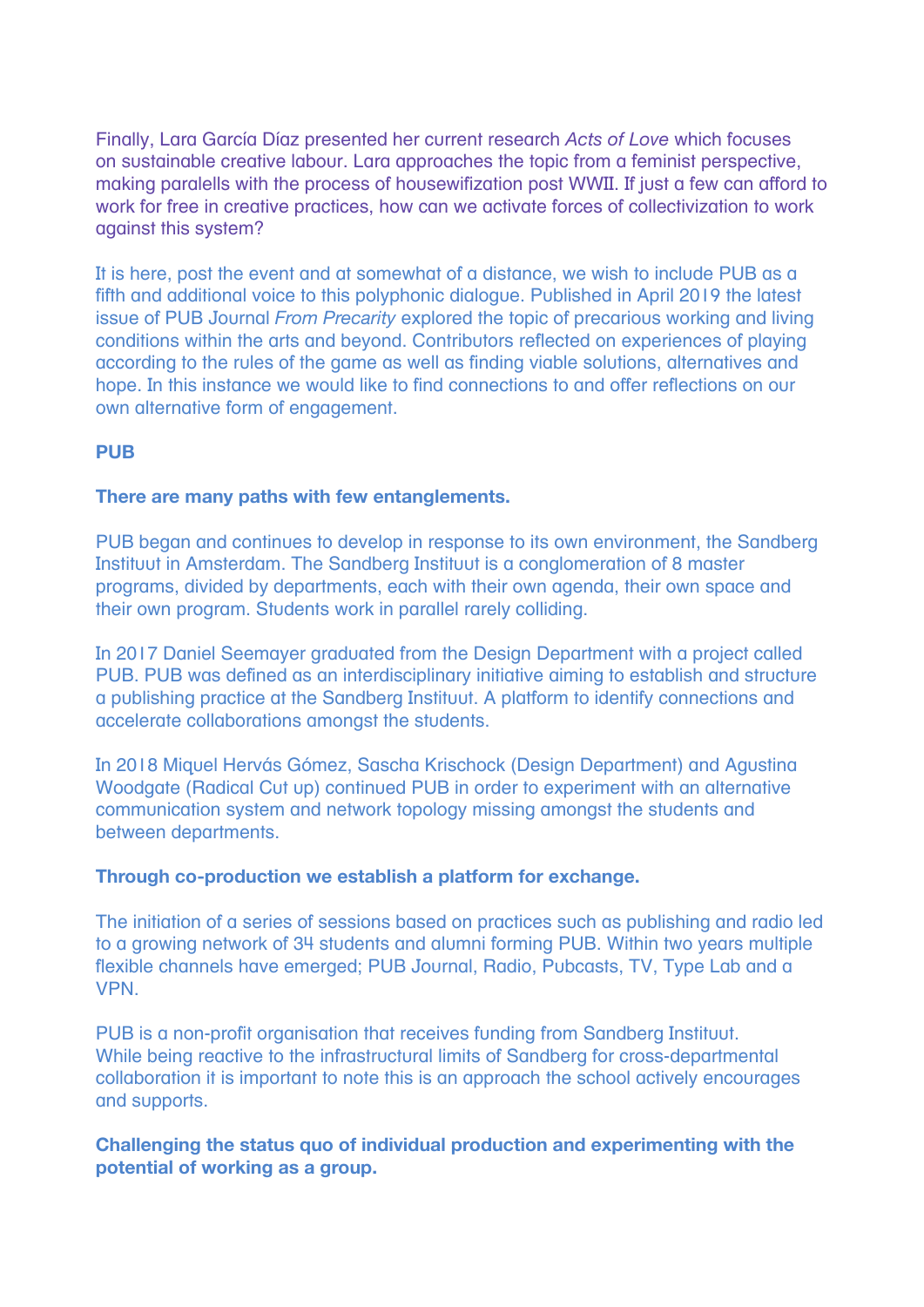*Ghostwriting Files* provided us, as PUB, with a framework to reflect on the shifting conditions of work within creative practices, the circumstances for co-production and how this can affect the notion of authorship. In its current form PUB functions as a changing system of collaborations that reconfigures itself to distribute work amongst members according to individual skills and motivations. To offer an extra voice and perhaps some closure to the discussion that took place we would like to add what we have learnt through the practice of PUB.

As a self-organized community we understand that our relationships are not based on the typical hierarchies of work and labour. We are not working for the economic value of our practices but for the development of personal interests inside an educational structure. This structure provides funding for us to develop tools and exchange knowledge enabling us to complete projects that would never be possible by our own means. Any profit made from a project goes back into PUB to fund current or future work. Time and skills are our main currencies of labour in the sense that time is invested and skills are both contributed and attained.

We use tactics such as care, sharing and collaboration to develop a working environment based on togetherness. To give an example the PUB Journal was initially defined as a quarterly journal for Sandberg students. The first issue was published at the end of the 2018 academic year. At the beginning of the following year it became clear within the editorial and desian team to achieve the second issue in the way we intended it much more time was needed. Weekly meetings continued however the deadline was temporarily suspended. Members within the team distributed and completed tasks depending on the time each had available. Care for one another's levels of stress as well as sharing the workload were key in the collaboration that took place.

PUB has opened the possibility to examine friendship as a working structure and creative method to articulate our practices together. The notion of friendship has been increasingly present in the artistic environment and it is something we see as having potential to redesign the values of 'professional' relationships and hierarchies.

#### **PUB works inside out and outside in.**

In developing our own system and working conditions we noticed several strategies that have the potential to challenge precarity, or at the least, some of its surrounding issues.

The reconfiguration of the group according to the needs of each project and the skills or interests of each participant shifts the distribution of time, expertise and energy into a non-hierarchical process. In turn, this process is not subject to power structures that can cause rivalries and mistrust. We are not delegating outwards to the competitively priced ghost writer, a reality illustrated by Stefán Stefánsson's practice based on outsourcing labour from the platform Fiverr.com. By contrast we implement a system of choice turning inwards to the network of individuals that make up PUB.

Through active participation within PUB and fostering relationships to existing channels inside and outside of our immediate community we are able to create connections to